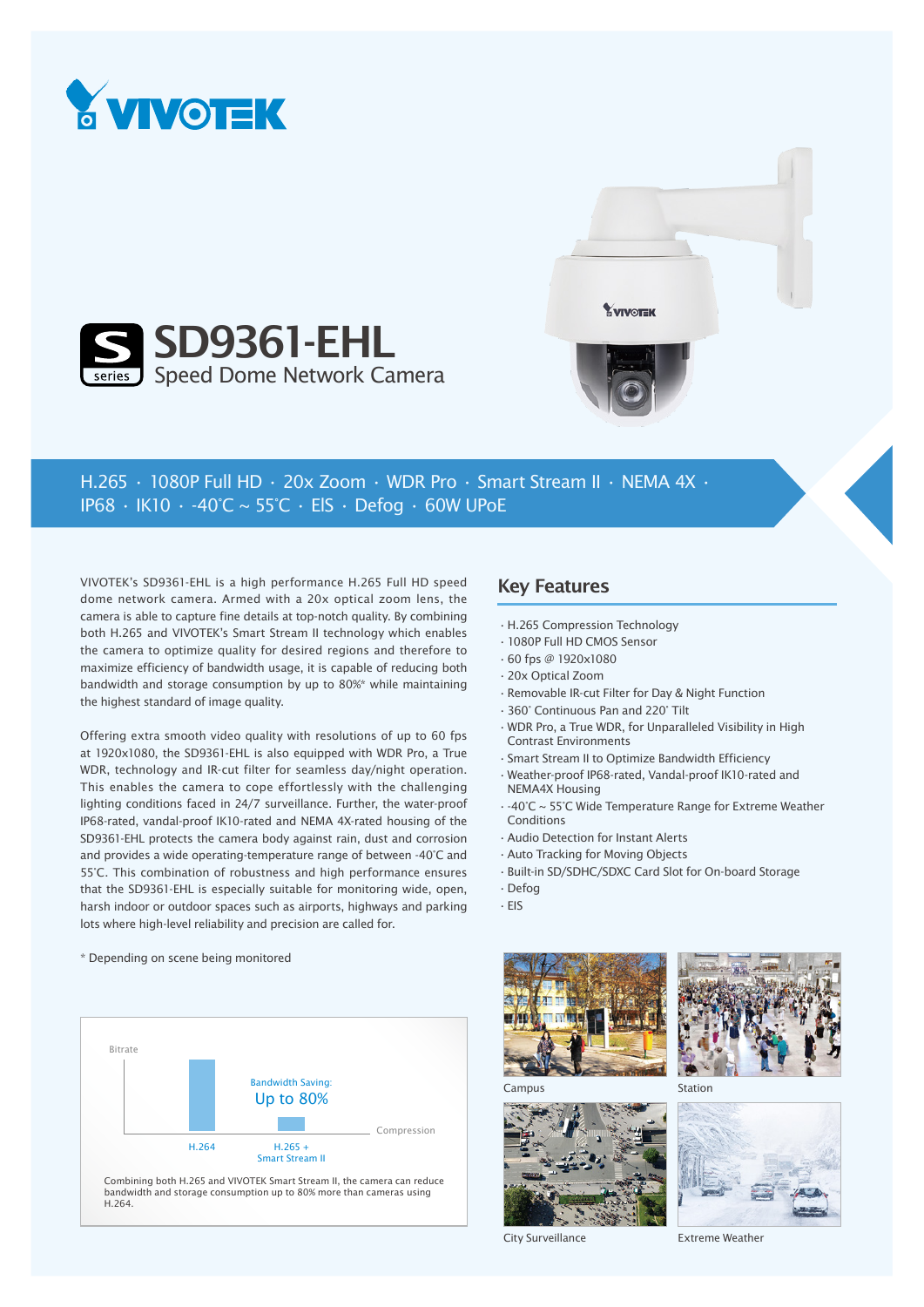| <b>Technical Specifications</b> |                                                                                                                                                                                                                                                      |                                                                                                          |                                                                                                                                                              |  |  |  |
|---------------------------------|------------------------------------------------------------------------------------------------------------------------------------------------------------------------------------------------------------------------------------------------------|----------------------------------------------------------------------------------------------------------|--------------------------------------------------------------------------------------------------------------------------------------------------------------|--|--|--|
| Model                           | SD9361-EHL                                                                                                                                                                                                                                           |                                                                                                          | 10 Base-T/100 BaseTX Ethernet (RJ-45)                                                                                                                        |  |  |  |
| <b>System Information</b>       |                                                                                                                                                                                                                                                      | Interface                                                                                                | *It is highly recommended to use standard CAT5e<br>& CAT6 cables which are compliant with the 3P/ETL<br>standard.                                            |  |  |  |
| <b>CPU</b>                      | Multimedia SoC (System-on-Chip)                                                                                                                                                                                                                      | <b>ONVIF</b><br>Supported, specification available at www.onvif.org                                      |                                                                                                                                                              |  |  |  |
| Flash                           | 128MB                                                                                                                                                                                                                                                | <b>Intelligent Video</b>                                                                                 |                                                                                                                                                              |  |  |  |
| <b>RAM</b>                      | 512MB                                                                                                                                                                                                                                                |                                                                                                          |                                                                                                                                                              |  |  |  |
| <b>Camera Features</b>          |                                                                                                                                                                                                                                                      | Video Motion Detection<br>Five-window video motion detection                                             |                                                                                                                                                              |  |  |  |
| Image Sensor                    | 1/3" Progressive CMOS                                                                                                                                                                                                                                | Auto-tracking on moving object<br>Auto-Tracking                                                          |                                                                                                                                                              |  |  |  |
| <b>Maximum Resolution</b>       | 1920x1080 (2MP)                                                                                                                                                                                                                                      | <b>Alarm and Event</b>                                                                                   |                                                                                                                                                              |  |  |  |
| Lens Type                       | 20x Optical Zoom, Auto Focus                                                                                                                                                                                                                         | Alarm Triggers                                                                                           | Motion detection, manual trigger, digital input,<br>periodical trigger, system boot, recording<br>notification, audio detection                              |  |  |  |
| Focal Length                    | $f = 4.7 \sim 94$ mm                                                                                                                                                                                                                                 |                                                                                                          | Event notification using digital output, HTTP, SMTP,                                                                                                         |  |  |  |
| Aperture                        | $F1.6 \sim F3.5$                                                                                                                                                                                                                                     | FTP, NAS server and SD Card<br><b>Alarm Events</b><br>File upload via HTTP, SMTP, FTP, NAS server and SD |                                                                                                                                                              |  |  |  |
| Auto-iris                       | DC-iris                                                                                                                                                                                                                                              | card                                                                                                     |                                                                                                                                                              |  |  |  |
| Field of View                   | $3^{\circ} \sim 55^{\circ}$ (Horizontal)<br>$2^\circ \sim 33^\circ$ (Vertical)<br>$3^\circ \sim 63^\circ$ (Diagonal)                                                                                                                                 | <b>General</b><br>RJ-45 cable connector for Network/PoE connection<br>Audio input                        |                                                                                                                                                              |  |  |  |
| <b>Shutter Time</b>             | 1/8 sec. to 1/30,000 sec.                                                                                                                                                                                                                            | Connectors                                                                                               | Audio output<br>DC 24V / AC 24V power input<br>Digital input*4<br>Digital output*2                                                                           |  |  |  |
| <b>WDR Technology</b>           | WDR Pro, True WDR                                                                                                                                                                                                                                    |                                                                                                          |                                                                                                                                                              |  |  |  |
| Day/Night                       | Removable IR-cut filter for day & night function                                                                                                                                                                                                     |                                                                                                          | RS-485                                                                                                                                                       |  |  |  |
| Minimum Illumination            | 0.26 Lux @ F1.6 (Color)<br>0.01 Lux $@$ F1.6 (B/W)                                                                                                                                                                                                   | <b>LED Indicator</b><br>System power and status indicator<br><b>DC 24V</b>                               |                                                                                                                                                              |  |  |  |
| Pan Speed                       | $0.05^{\circ} \sim 450^{\circ}/sec.$                                                                                                                                                                                                                 | Power Input                                                                                              | <b>AC 24V</b><br>60W UPoE                                                                                                                                    |  |  |  |
| Pan Range                       | 360° endless                                                                                                                                                                                                                                         | Power Consumption                                                                                        | Max. 48/26 W (Heater on/off)                                                                                                                                 |  |  |  |
| <b>Tilt Speed</b>               | $0.05^{\circ} \sim 450^{\circ}/sec.$                                                                                                                                                                                                                 | <b>Dimensions</b>                                                                                        | Ø 162 x 221 mm                                                                                                                                               |  |  |  |
| Tilt Range                      | $220^\circ$ (-110° ~ +110°)                                                                                                                                                                                                                          | Weight                                                                                                   | 2.95 kg                                                                                                                                                      |  |  |  |
| <b>Preset Locations</b>         | 256 preset locations, 128 presets per tour                                                                                                                                                                                                           | Weather-proof IP68-rated, Vandal-proof IK10-rated,<br>Casing<br>and NEMA 4X-rated mated housing          |                                                                                                                                                              |  |  |  |
| Pan/Tilt/Zoom Functionalities   | 128x digital zoom (4x on IE plug-in, 32x built-in)<br>Auto pan mode<br>Auto patrol mode                                                                                                                                                              | <b>Safety Certifications</b><br>CE, FCC Class A, VCCI, C-tick, UL, NEMA 4X                               |                                                                                                                                                              |  |  |  |
| On-board Storage                | Slot type: SD/SDHC/SDXC card slot<br>Seamless Recording                                                                                                                                                                                              | <b>Operating Temperature</b><br>$-40^{\circ}$ C ~ 55 $^{\circ}$ C (-40 $^{\circ}$ F ~ 131 $^{\circ}$ C)  |                                                                                                                                                              |  |  |  |
| <b>Video</b>                    |                                                                                                                                                                                                                                                      | 90%<br>Humidity<br>36 months<br>Warranty                                                                 |                                                                                                                                                              |  |  |  |
| Compression                     | H.265, H.264, MJPEG                                                                                                                                                                                                                                  |                                                                                                          |                                                                                                                                                              |  |  |  |
|                                 | H.265 & H.264: 60 fps @ 1920x1080                                                                                                                                                                                                                    |                                                                                                          | <b>System Requirements</b>                                                                                                                                   |  |  |  |
| Maximum Frame Rate              | MJPEG: 30 fps @ 1920x1080                                                                                                                                                                                                                            | <b>Operating System</b>                                                                                  | Microsoft Windows 8/7/Vista/XP/2000<br>Mozilla Firefox 7~43 (streaming only)                                                                                 |  |  |  |
| Maximum Streams                 | 4 simultaneous streams                                                                                                                                                                                                                               |                                                                                                          | Web Browser<br>Internet Explorer 7/8/9/10/11                                                                                                                 |  |  |  |
| S/N Ratio                       | 53 dB                                                                                                                                                                                                                                                | <b>Other Players</b>                                                                                     | VLC: 1.1.11 or above<br>Quicktime: 7 or above                                                                                                                |  |  |  |
| Dynamic Range                   | True WDR, 100 dB                                                                                                                                                                                                                                     | <b>Included Accessories</b>                                                                              |                                                                                                                                                              |  |  |  |
| Video Streaming                 | Adjustable resolution, quality and constant bit rate<br>control; Smart Stream II                                                                                                                                                                     | User's manual, quick installation guide, Installation<br>CD<br>Wizard 2, VAST                            |                                                                                                                                                              |  |  |  |
| <b>Image Settings</b>           | Time stamp, text overlay, flip & mirror; Configurable<br>brightness, contrast, saturation, sharpness,<br>white balance, exposure control, gain, backlight<br>compensation, privacy masks (up to 24); Scheduled<br>profile settings, EIS, 3DNR, defog | Others                                                                                                   | Wall mount bracket, screws, waterproof connectors,<br>quick installation guide, alignment sticker, L-wrench,<br>software CD, desiccant bags, I/O combo cable |  |  |  |
| <b>Audio</b>                    |                                                                                                                                                                                                                                                      | <b>Dimensions</b>                                                                                        |                                                                                                                                                              |  |  |  |
| <b>Audio Capability</b>         | Two-way Audio (Full duplex)                                                                                                                                                                                                                          |                                                                                                          |                                                                                                                                                              |  |  |  |
| Compression                     | G.711, G.726                                                                                                                                                                                                                                         | Ø223 mm                                                                                                  | 331 mm                                                                                                                                                       |  |  |  |
| Interface                       | External microphone input<br>External line output                                                                                                                                                                                                    |                                                                                                          |                                                                                                                                                              |  |  |  |
| <b>Network</b>                  |                                                                                                                                                                                                                                                      |                                                                                                          | 355                                                                                                                                                          |  |  |  |
| Users                           | Live viewing for up to 10 clients                                                                                                                                                                                                                    |                                                                                                          | ∣≣                                                                                                                                                           |  |  |  |
| Protocols                       | IPv4, IPv6, TCP/IP, HTTP, HTTPS, UPnP, RTSP/RTP/<br>RTCP, IGMP, SMTP, FTP, DHCP, NTP, DNS, DDNS,<br>PPPOE, CoS, QoS, SNMP, 802.1X, NTCIP, ICMP, ARP,<br>SSL, TLS                                                                                     | 221 mm<br>Ø162 mm                                                                                        |                                                                                                                                                              |  |  |  |